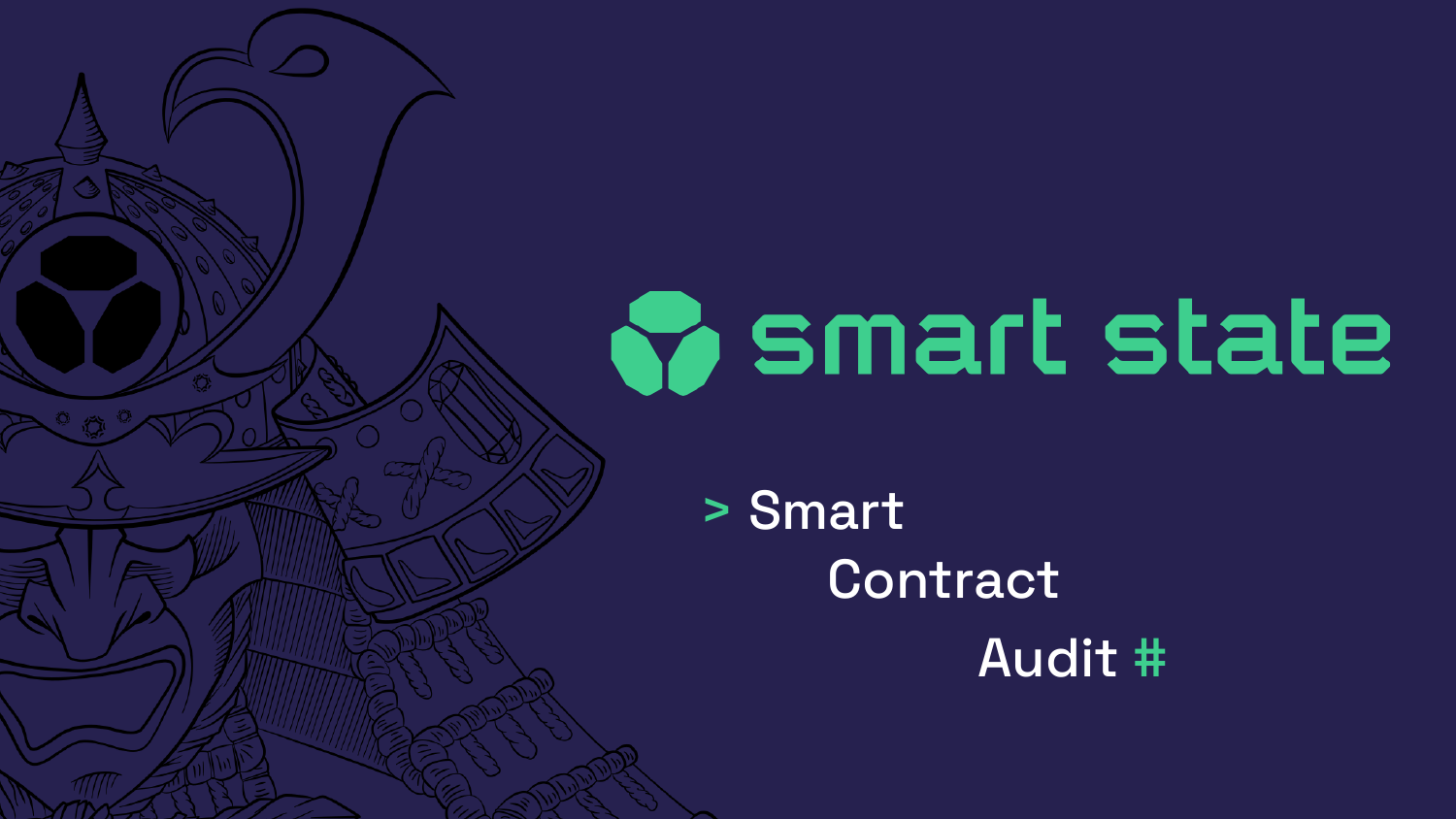

N o v 2 1 2021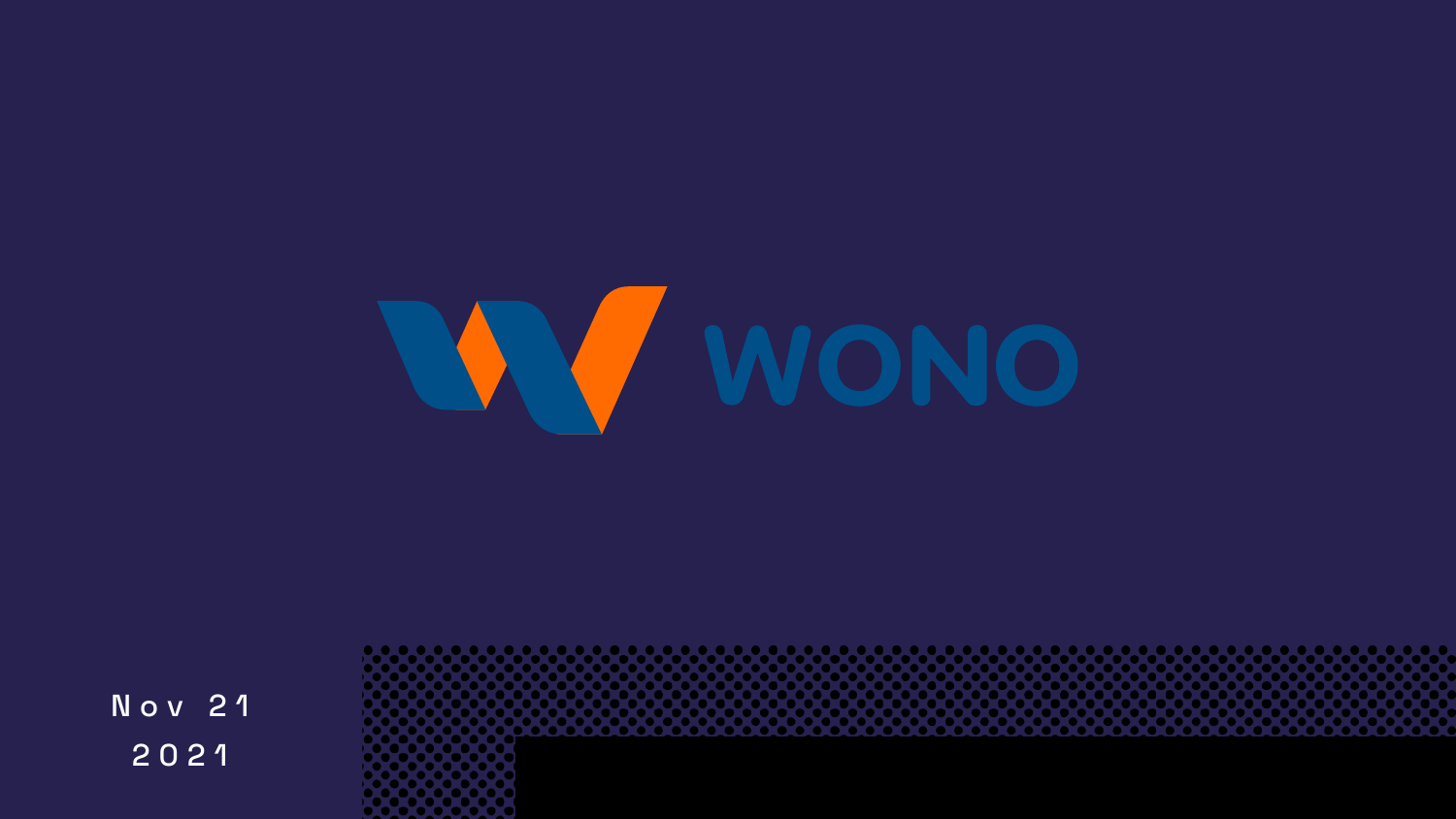

### **TABLE OF CONTENTS**

Wono Smart Contract Audit

#### smartstate.tech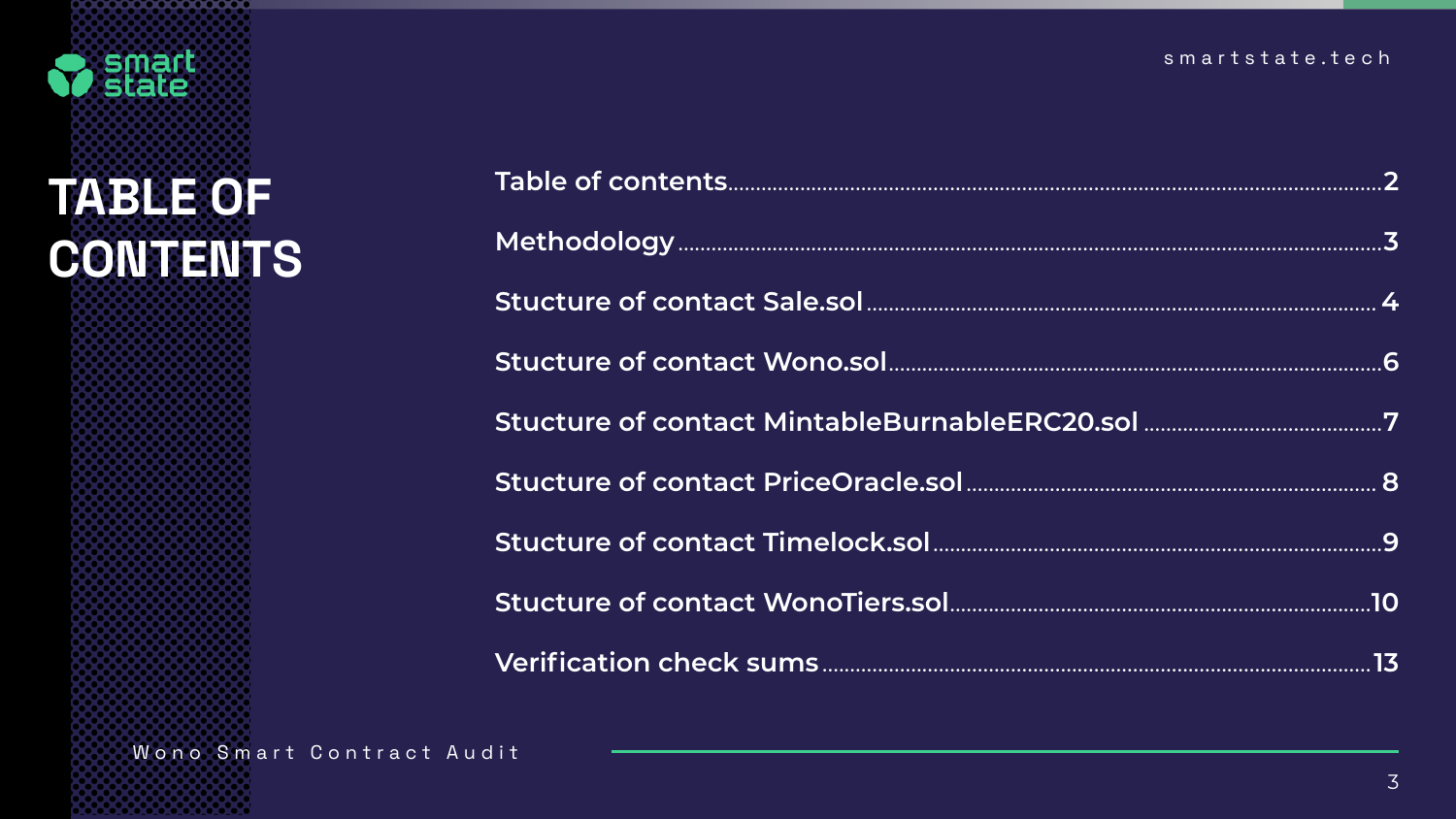Function visibility

- Jse of deprecated functions
- ◆ Authorization issues
- Re-entrancy
- ◆ Arithmetic Over/Under Flows
- ◆ Hidden Malicious Code
- External Contract Referencing
- Short Address/ Parameter Attack
- Race Conditions / Front Running
- Jninitialized Storage Pointers
- **Ioating Points and Precision**
- Signatures Replay

Wono Smart Contract Audit



### METHODOLOGY

| ◆ Best code practices                    | F                        |
|------------------------------------------|--------------------------|
| ◆ ERC20/BEP20 compliance (if applicable) | $\mathbb{R}$             |
| • Logical bugs                           | £                        |
| ◆ General Denial Of Service(DOS)         | F                        |
| Locked ether                             | $\overline{\phantom{a}}$ |
| $\bullet$ Private data leaks             | $\blacklozenge$ $\vdash$ |
| ◆ Using components with known vulns      | E                        |
| ◆ Weak PRNG                              | C<br>C                   |
| ◆ Unsed vars                             | - F                      |
| ◆ Uncheked call return method            | $\overline{\phantom{a}}$ |
| ◆ Code with no effects                   | - F                      |
| ◆ Pool Asset Security (backdoors in the  | S.                       |
| underlying ERC-20)                       |                          |

#### MAIN TESTS LIST: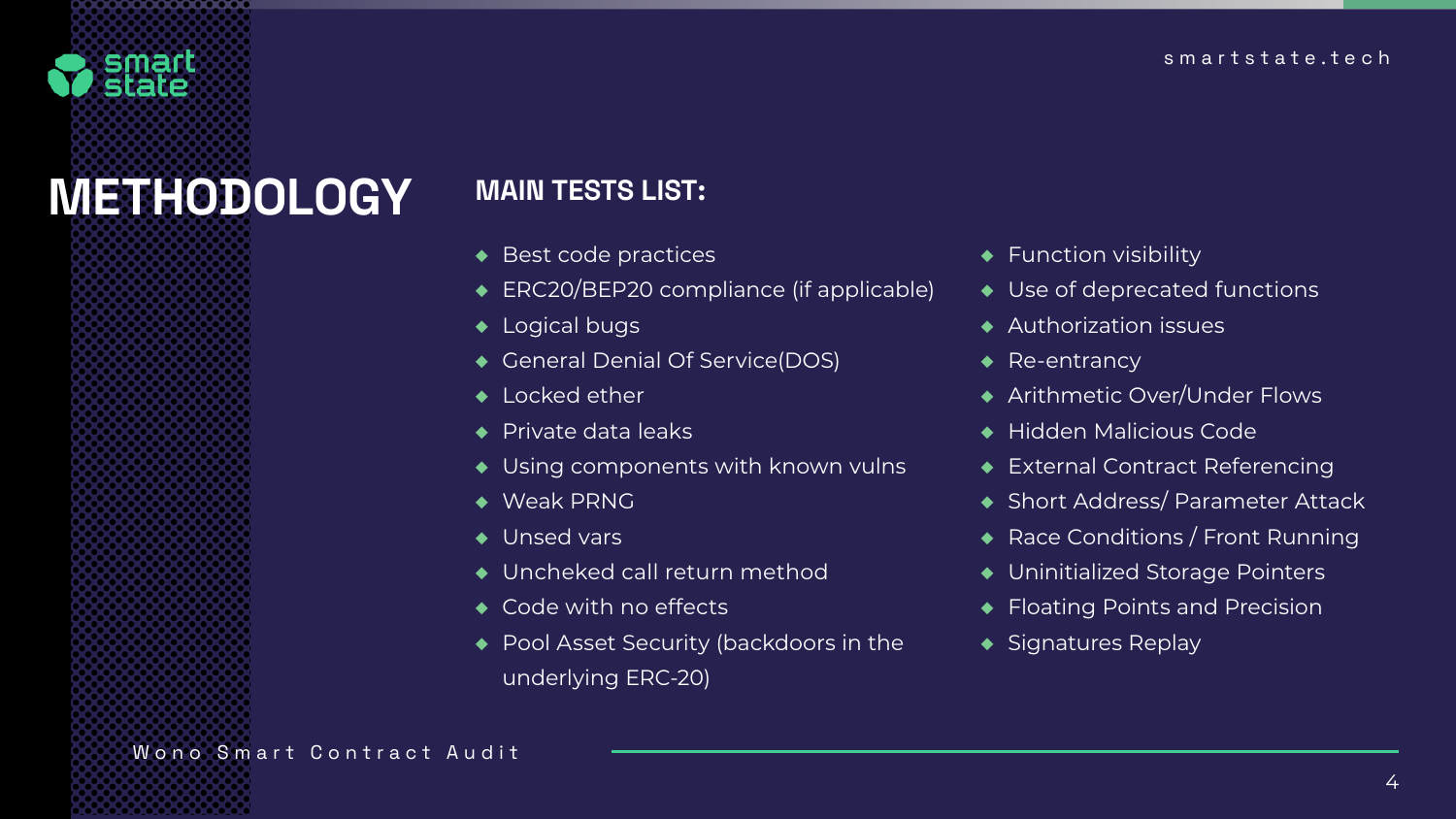Wono Smart Contract Audit

### CONTRACT METHODS ANALYSIS:

- ◆ setOfferingToken(IERC20 \_offeringToken) Vulnerabilities not detected
- ◆ setRaisingToken(IERC20 \_raisingToken) Vulnerabilities not detected
- ◆ getTokensLeftInPool() Function should emit an event

### STRUCTURE OF CONTRACT

<span id="page-4-0"></span>

SALE.SOL



#### Pic. 1.1. Sale.sol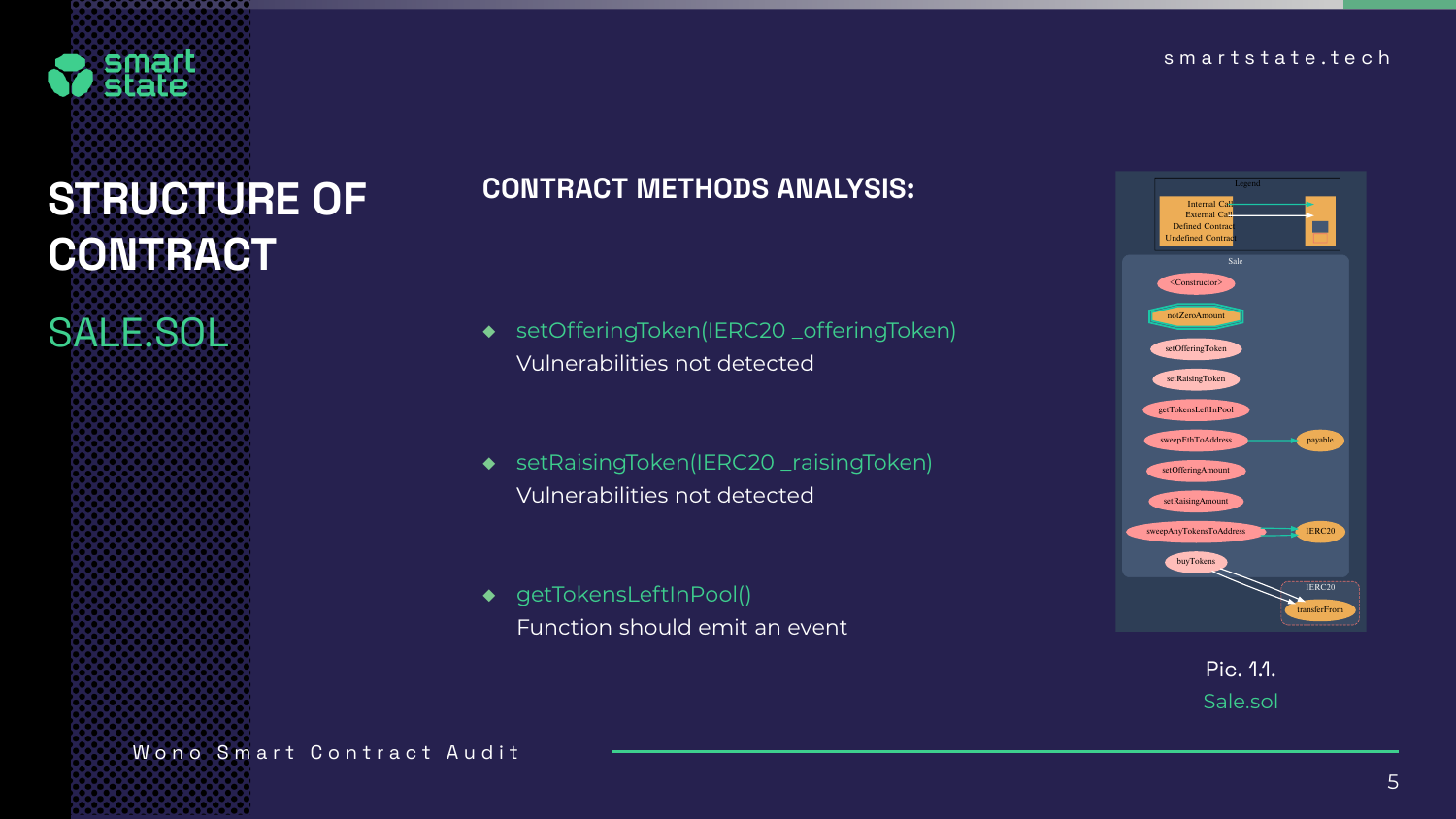Wono Smart Contract Audit

- ◆ buyTokens(uint \_tokensToBuy)
	- Function should emit an event
		- **raising tokens in, offer tokens out, public**
- ◆ setOfferingAmount(uint \_offerAmount) Vulnerabilities not detected
- ◆ setRaisingAmount(uint \_raisingAmount) Vulnerabilities not detected

- ◆ sweepEthToAddress(address\_user)
	- Vulnerabilities not detected



**PAYABLE**

**PAYABLE**

 **eth out, only owner**

◆ sweepAnyTokensToAddress(address \_

token, address \_user)

Vulnerabilities not detected

#### **PAYABLE**

**tokens out, only owner**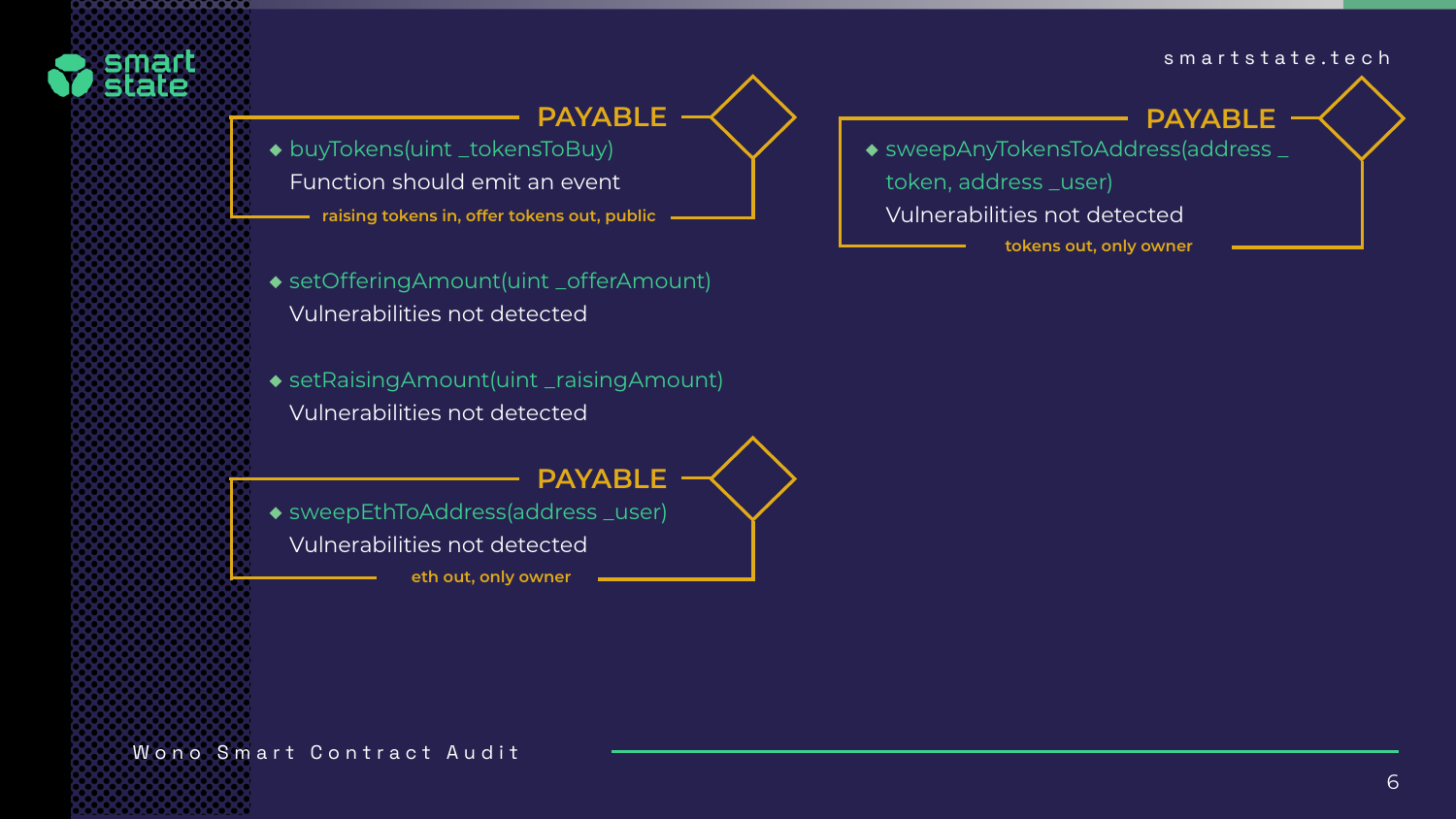Wono Smart Contract Audit

### CONTRACT METHODS ANALYSIS:

◆ initialize()

Vulnerabilities not detected



### STRUCTURE OF CONTRACT



#### Pic. 1.2. Wono.sol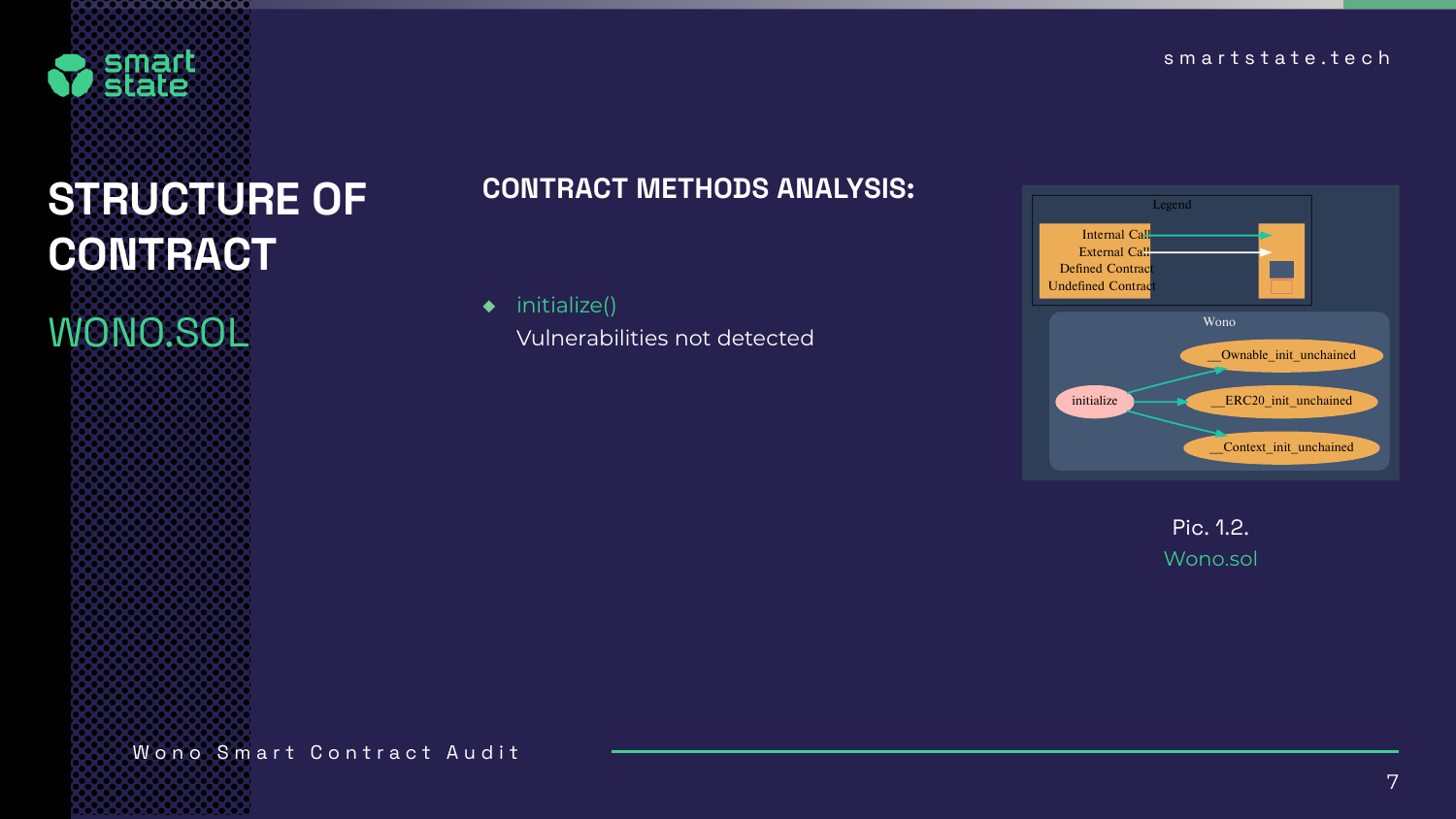Wono Smart Contract Audit

#### CONTRACT METHODS ANALYSIS:

- ◆ mint\_(address acct, uint amt) Vulnerabilities not detected
- ◆ burn\_(address acct, uint amt) Vulnerabilities not detected



### STRUCTURE OF CONTRACT

MINTABLEBURNABLEERC20.SOL



#### Pic. 1.3. MintableBurnableERC20.sol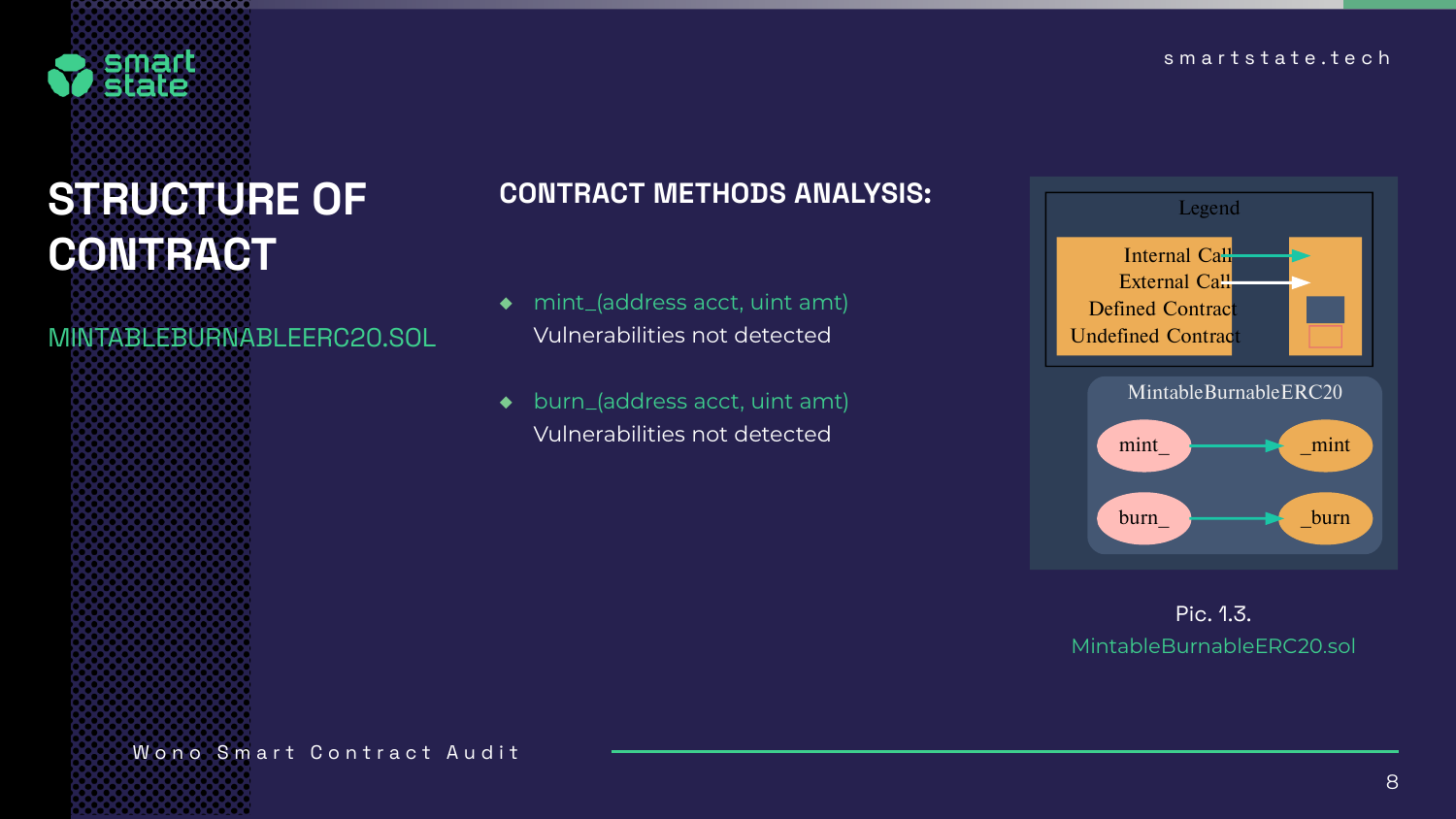9

#### smartstate.tech

#### CONTRACT METHODS ANALYSIS:

- ◆ price() Vulnerabilities not detected
- ◆ setPrice(uint \_currentPrice) Vulnerabilities not detected



### STRUCTURE OF CONTRACT

### PRICEORACLE.SOL



#### Pic. 1.4. PriceOracle.sol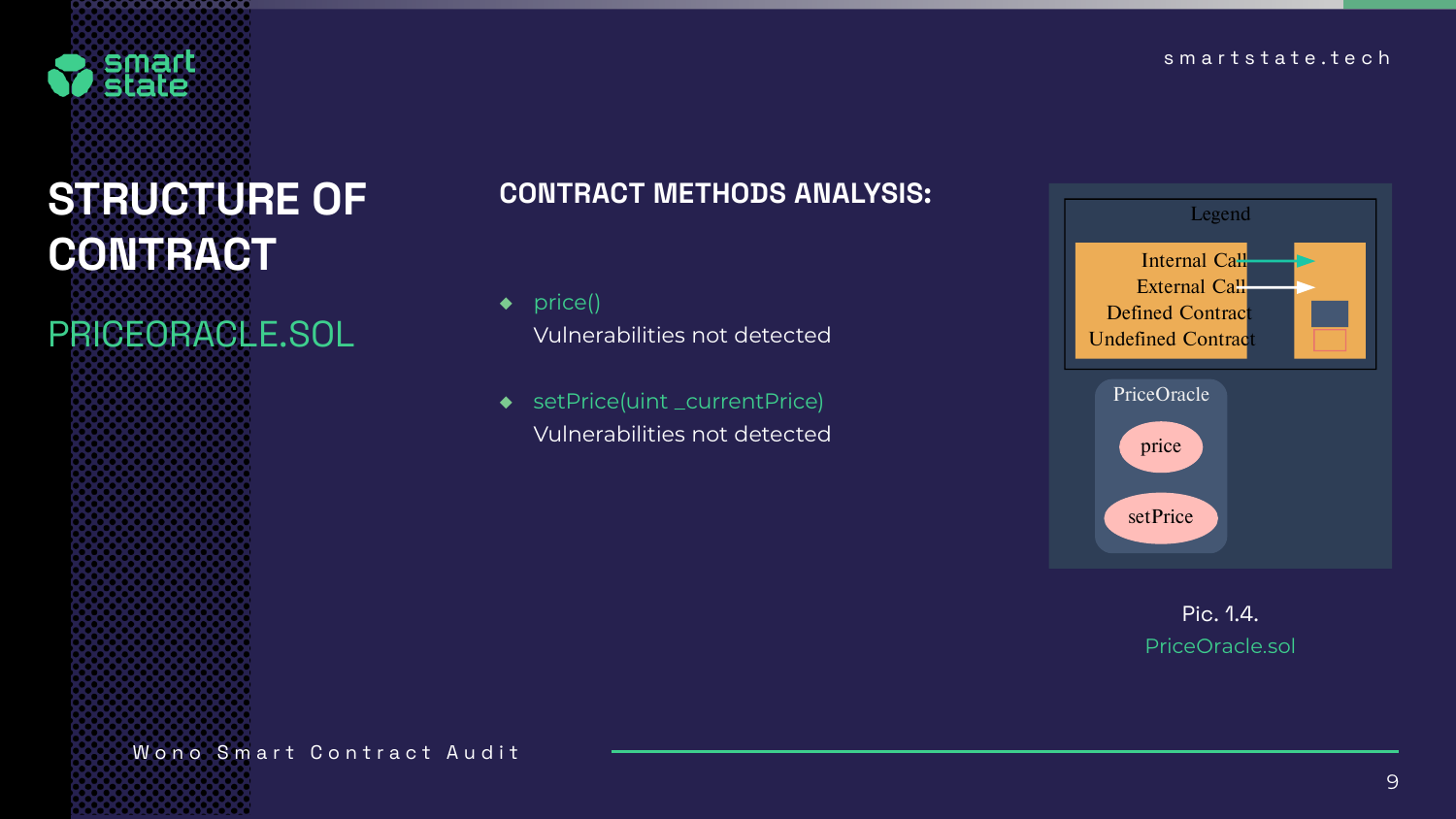Wono Smart Contract Audit

#### CHECK SUMMARY:

Vulnerabilities not detected



### STRUCTURE OF CONTRACT TIMELOCK.SOL



Pic. 1.5. Timelock.sol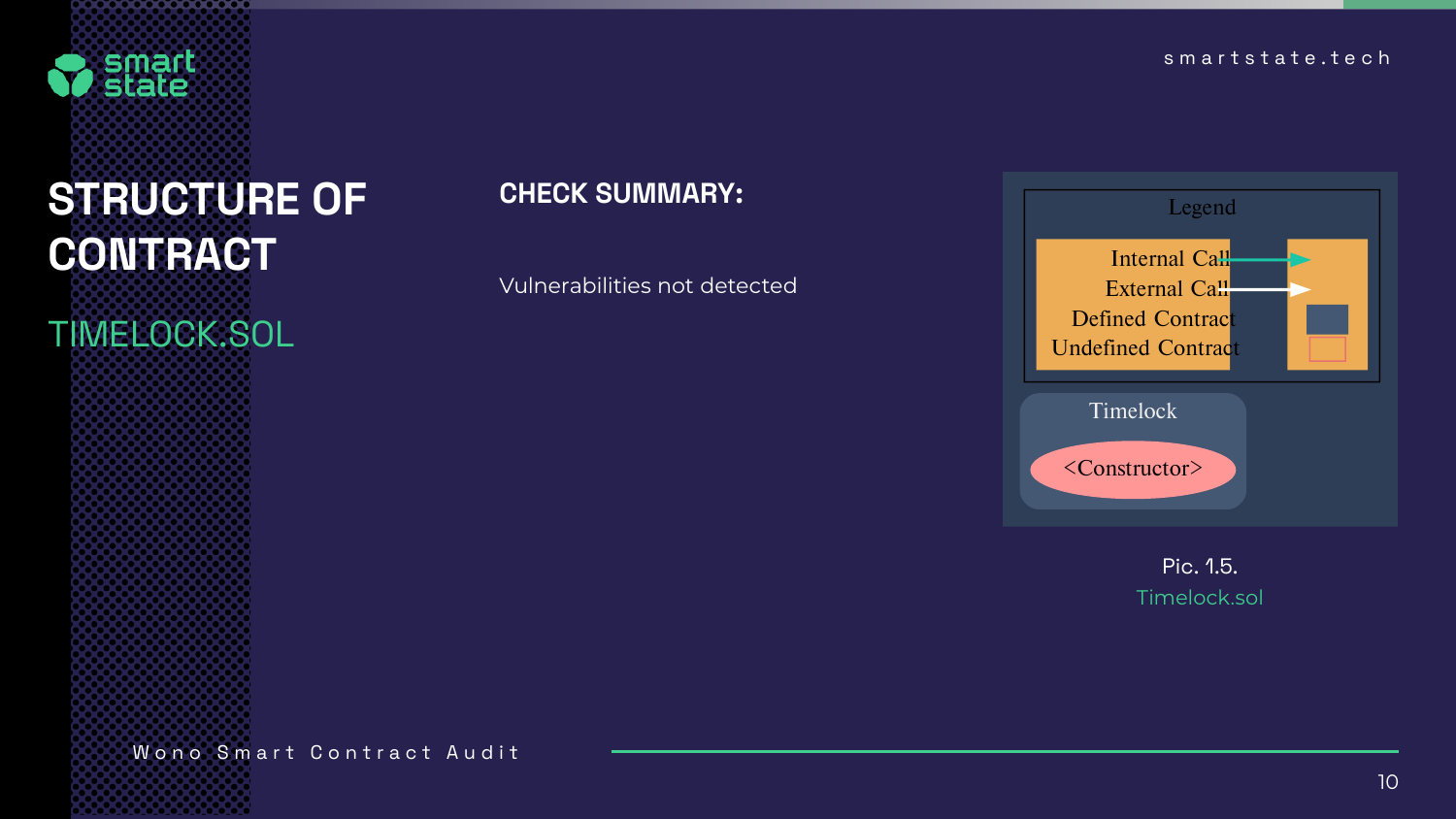11

#### smartstate.tech

### CONTRACT METHODS ANALYSIS:

- ◆ initialize(IERC20 \_wonoTokenAddress, IPriceOracle \_priceOracle, address \_wonoFeeRecipient) Vulnerabilities not detected
- ◆ getEarnedTokens(address userAddress) Vulnerabilities not detected
- ◆ getUsdForTier(address userAddress, uint \_tier) Vulnerabilities not detected
- ◆ setPriceOracle(IPriceOracle \_priceOracle) Vulnerabilities not detected



### STRUCTURE OF CONTRACT

### WONOTIERS.SOL



#### Pic. 1.6. WonoTiers.sol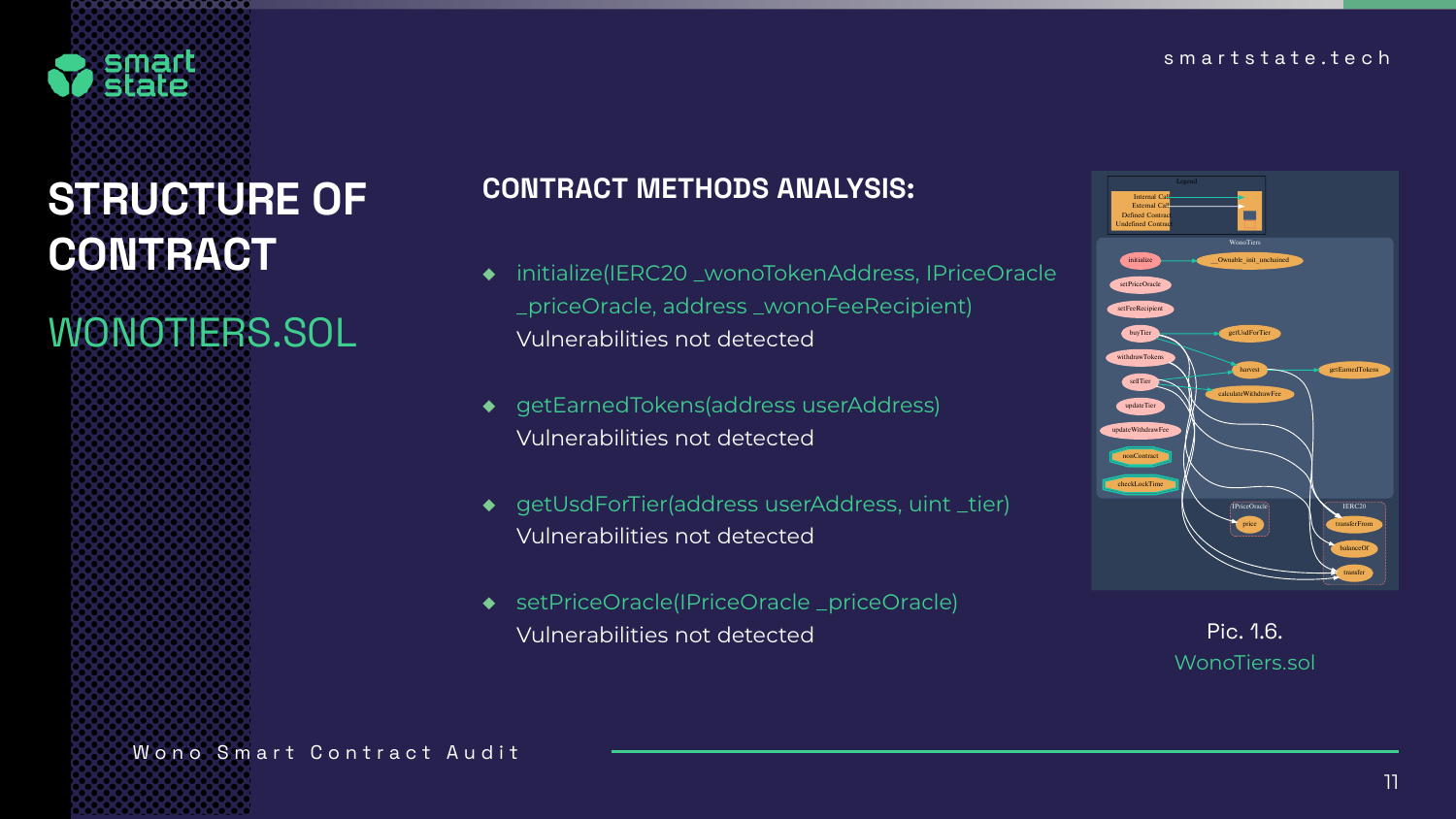

◆ setFeeRecipient(address \_ wonoFeeRecipient) Vulnerabilities not detected

# ◆ harvest()

- ◆ buyTier(uint tier)
	- Vulnerabilities not detected
		- **wono tokens in, public**

Vulnerabilities not detected

### **PAYABLE**

#### **PAYABLE**

#### ◆ sellTier()

**wono tokens out, public**

◆ updateTier(uint8 tierId, uint price, uint Function should emit an event

◆ updateWithdrawFee(uint \_key, uint \_



**wono tokens out, public**

◆ calculateWithdrawFee(address \_ userAddress, uint \_amount) Vulnerabilities not detected

Now fee tokens are deadlocked on the contract. Consider transfering them to fee recepient or implemeting a method to withdraw them

- lockupTime, uint apr)
- percent)
- 

Function should emit an event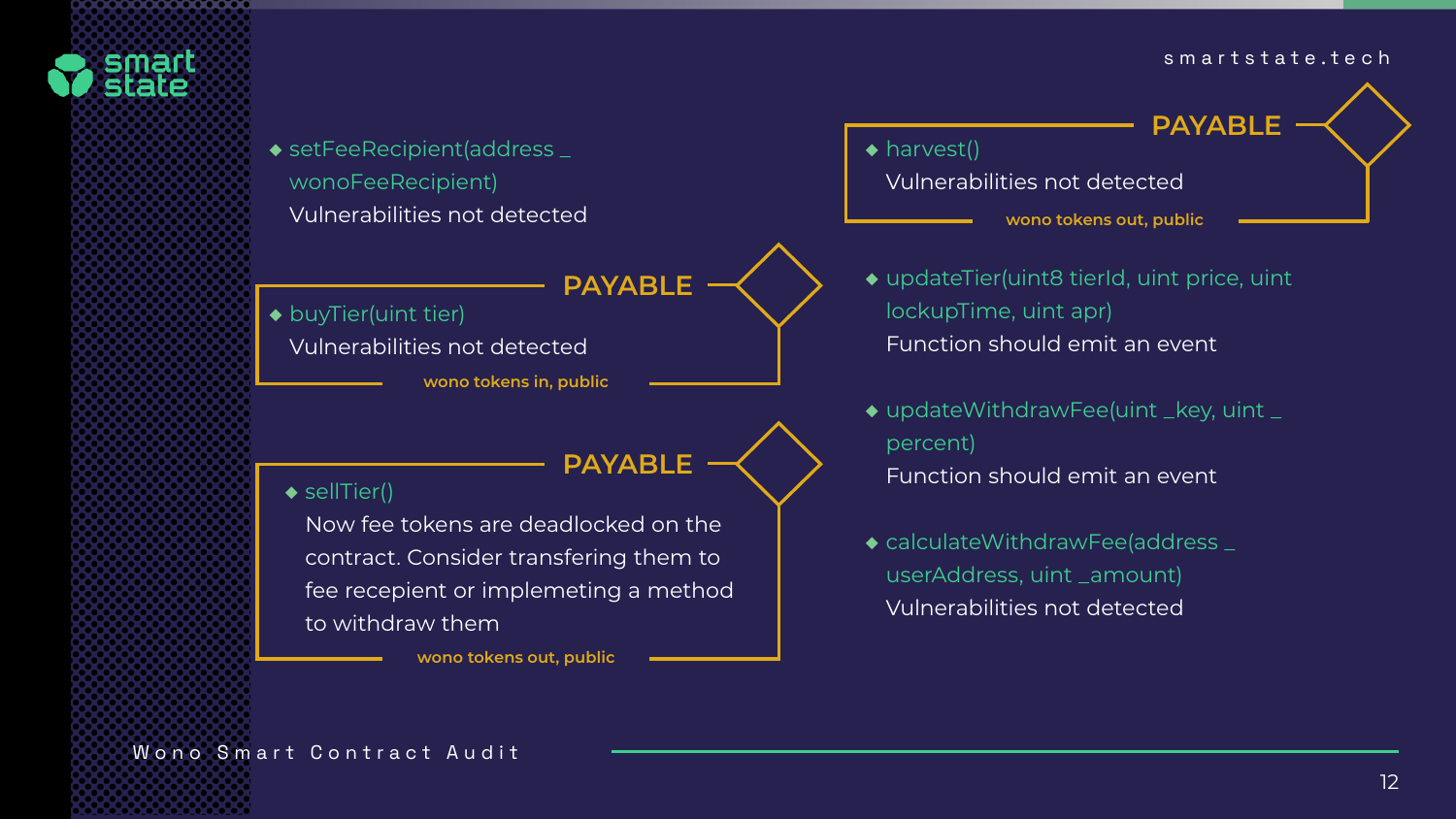

## VERIFICATION CHECK SUMS

#### tion Bytecode hash (SHA 256)

889389019d67d8ab0b4acc 791cdbde390ee7865ac3cac c1921284b01ba614721

| <b>Contract Name</b> | <b>Solc version</b> | Optimisa |
|----------------------|---------------------|----------|
| Sale                 | 0.8.10              | 200      |
| WonoTiers            | 0.8.10              | 200      |

Wono Smart Contract Audit

d16d6b06c93f88c7cc6a5b1 4c00083e4fa48304e0e18b 3f6e5d6e2e8067b960b